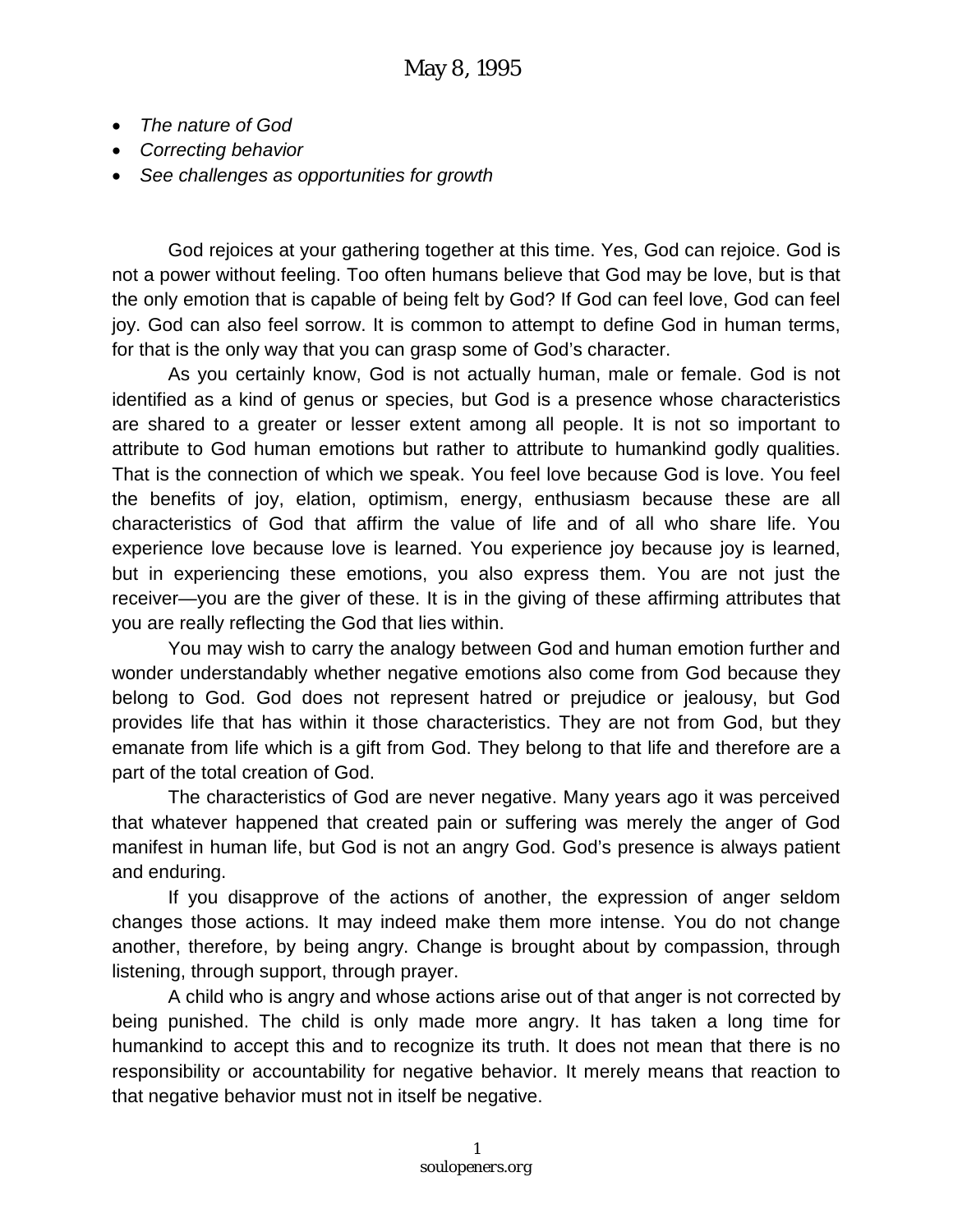When a patient is ill, no cure is provided when the physician becomes angry. You go to a doctor to be healed, not to be corrected in a punitive sense. The healing takes place because you are willing to be healed.

Correction in society occurs when those who are disruptive wish to be transformed. Your responsibility as people who wish to reflect the reality of God is to provide an environment in your community, in your country, in your families that encourages change toward the direction of God's presence—godly behavior, if you will.

There is much talk at this time about crime, about hate, the way people respond when they feel hatred. The bearing of arms due to hate is not an appropriate response, for it does not eliminate the hate—it spreads it. God's characteristics, if you wish to so label them, obviously are not in the company of those who spread hate by force. The development of humankind toward a more spiritual focus takes an eternity, but the development nevertheless is moving forward. There will always be acts of aggression and hate, negative activities, in all societies, for that is indeed a part of what it means to live as a human being in that society. But working with negativism in society, you can make a noticeable difference in the power of God's presence by reflecting upon your own perceptions of how God would respond to a situation.

If you are opposed to the actions of a neighbor, you can express that opposition lovingly. You can express that opposition with patience. You can express your disapproval of the action, yet acknowledge the importance of the actor. By reaffirming the value, you are strengthening the bond that connects that person to his soul, thereby improving and deepening the meaningful content of that individual's life. In so doing, you are eliminating an encountered difficulty.

It is well known that it takes two to have an argument. If one is angered and expresses that anger, and the other remains quiet and listens not to what's being said but to what is being meant, there is no argument. One has expressed frustrations or anger; the other has listened and will understand the source of that anger more clearly than by argument, by challenging or refuting.

The personality of God is centered upon the affirmation of life and we imply in the term "life" all that has been created, whether or not it is breathing. Everything that has been created is life—minerals, animals, vegetables. All that you are aware of is life. It is for you to affirm that Life with a capital L, to affirm its value and to affirm your placement within that view.

You have been given life to live. You have been given life to be challenged, to grow through those challenges, to make mistakes, to recognize those mistakes, to try and correct them and fail, and try again and fail, and try again until you succeed. What is important is the effort, the trying, so to say. It is the way you respond to the challenges in life that is of prime importance. If you are given a challenge and immediately overcome it, you are no stronger. You have merely changed your ways. But if you are given a challenge that you are not immediately able to manage, but you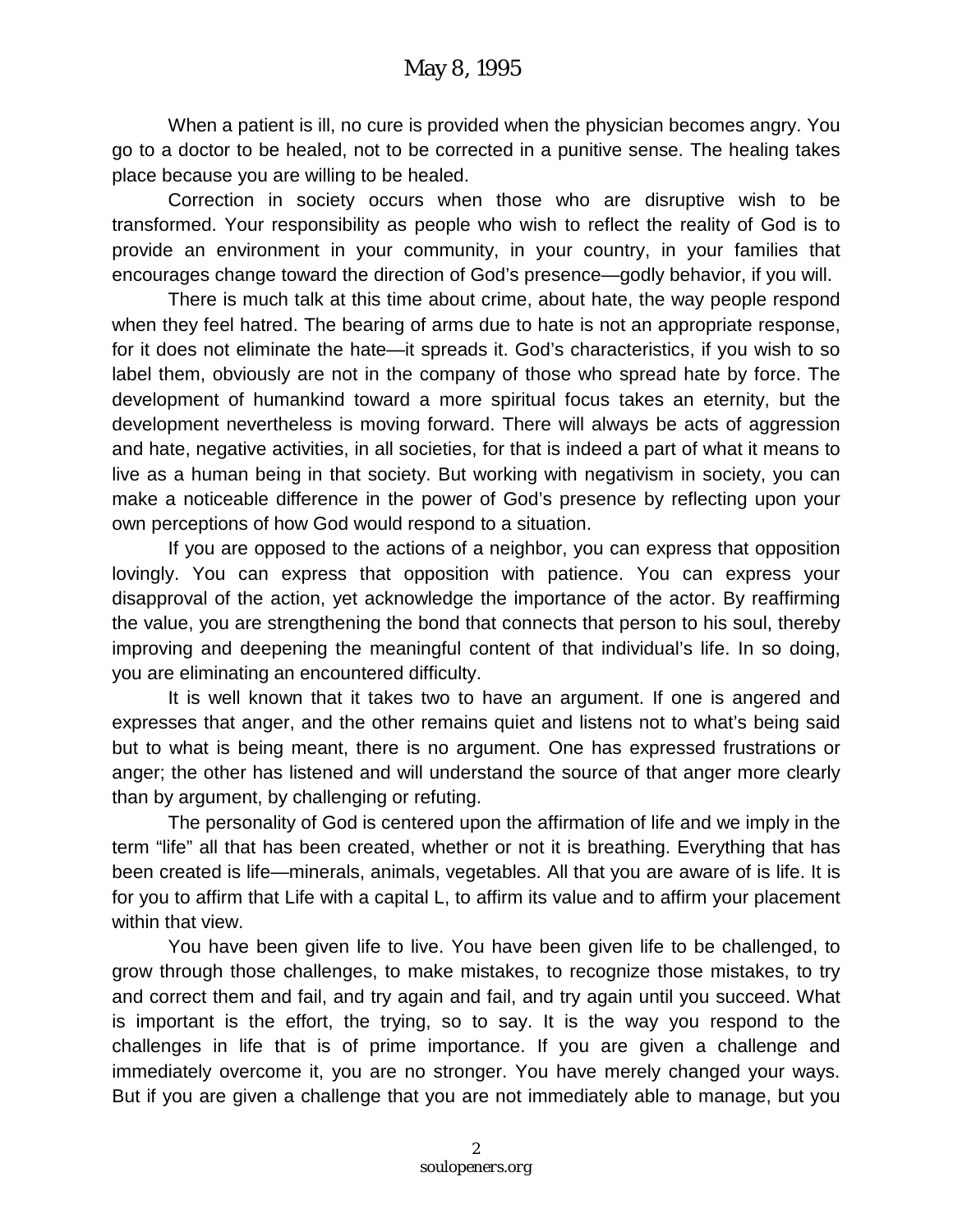try in your response to overcome, it is often the effort that provides the real source for growth.

So many times we have underscored the importance of growth—no hurry, no time limit, just the growth. Be willing to accept that there are challenges that you face that will not immediately be overcome. That is not failure. You don't fail life. You grow with it. No one really fails. You may try to meet a problem and in the process lose everything. You haven't failed because your response is not finished after the loss. The growth which is essential is what you do after you have lost.

Welcome those opportunities when you are less than successful in your own eyes. Don't look upon setbacks as failures. Consider them to be opportunities for growth. It is in the meeting of those challenges that the growth takes place, not just in the overcoming.

Life is full of these challenges. They may be problems of health, they may be problems of the spirit, of the mind, whatever. Try not to set for yourselves a specific, identifiable yardstick that measures that your growth has been achieved. Allow yourselves to evolve through the challenges that you encounter, but don't try to measure them. Don't try to evaluate your evolution. That is vain and ultimately serves no purpose.

It is the same as when you pray for another and you try to help another. Don't look for concrete evidence that your prayers, your efforts have born fruit. That's not important. The evidence is immaterial. All that's essential is that you prayed, that you tried. Hang onto your efforts and be willing to let go of a recognition or the need for a recognition of success. Your lives will then be more full and you will then be less prone to feelings of disappointment or frustration or discouragement. You live to live. You live to respond. You live to try. You live to reach out and help. That's what's important in your lives.

From our side we see your lives evolving. We do not look upon your lives from a high perch, clutching a checklist of sorts and acknowledging "this has been completed, this has been completed, and that has been completed." That is unimportant. Certainly it is important to have goals in your life because such goals give your life direction. We are only urging that you de-emphasize the importance of concrete evidence that those goals have been reached. Those goals are only there to provide a sense of balance, of perspective, of knowing what is more important and what is less important.

Accept your lives as they are. That does not mean to do nothing, but it does mean to accept fully and internally that where you are is where you should be. Be willing to reach beyond your grasp toward a view of a godly life. Let that be the measure of where you are headed, and turn your face away from any means that may be ahead of measuring the amount of progress, for such measurements only lead to discouragement or pride, and neither of those emotions is godly. Therefore avoid a view